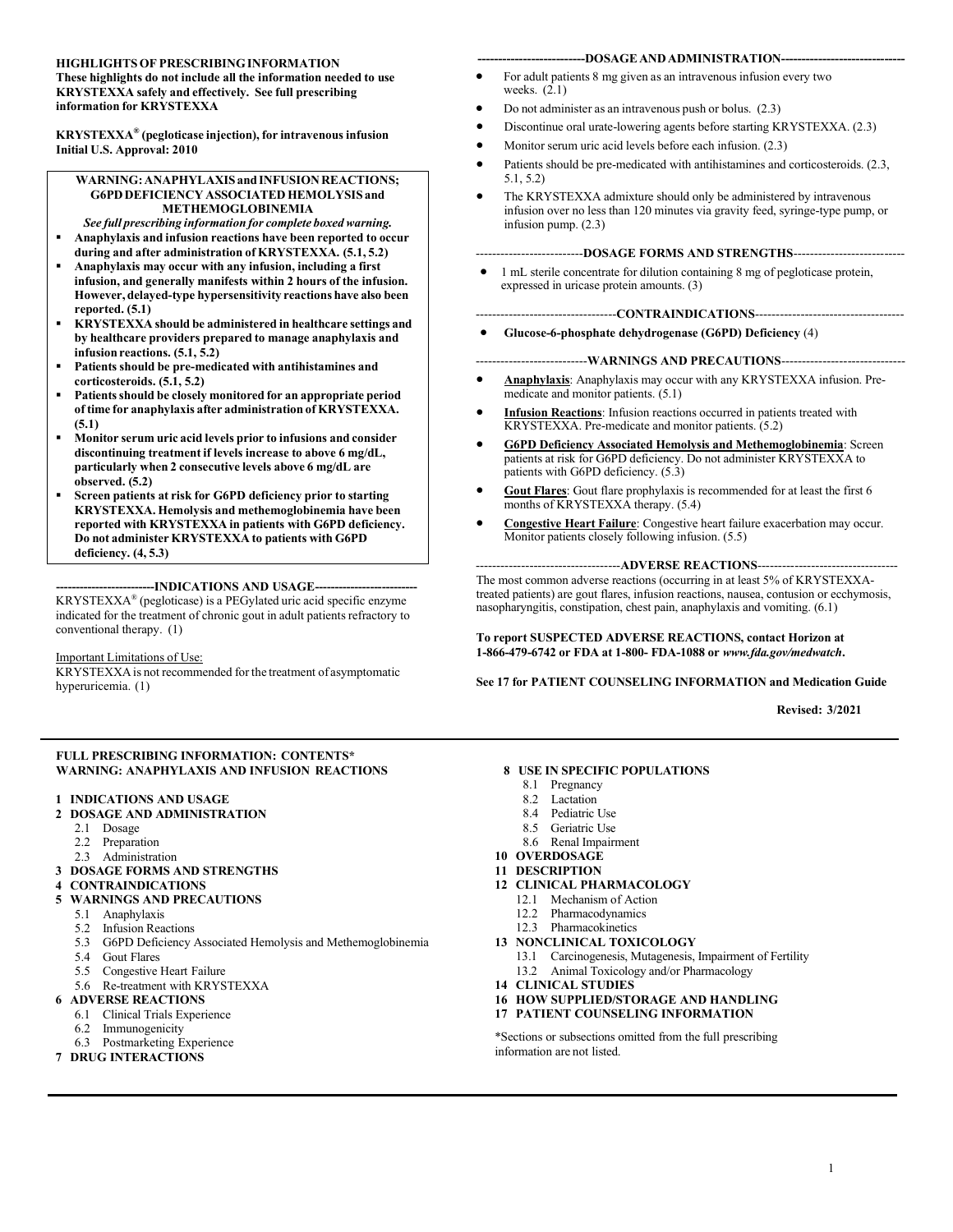# FULL PRESCRIBING INFORMATION

## WARNING: ANAPHYLAXIS AND INFUSION REACTIONS; G6PD DEFICIENCY ASSOCIATED HEMOLYSIS AND METHEMOGLOBINEMIA

- Anaphylaxis and infusion reactions have been reported to occur during and after administration of KRYSTEXXA. (5.1, 5.2)
- Anaphylaxis may occur with any infusion, including a first infusion, and generally manifests within 2 hours of the infusion. However, delayed-type hypersensitivity reactions have also been reported. (5.1)
- KRYSTEXXA should be administered in healthcare settings and by healthcare providers prepared to manage anaphylaxis and infusion reactions. (5.1, 5.2)
- Patients should be premedicated with antihistamines and corticosteroids. (5.1, 5.2)
- Patients should be closely monitored for an appropriate period of time for anaphylaxis after administration of KRYSTEXXA. (5.1)
- Monitor serum uric acid levels prior to infusions and consider discontinuing treatment if levels increase to above 6 mg/dL, particularly when 2 consecutive levels above 6 mg/dL are observed. (5.2)
- Screen patients at risk for G6PD deficiency prior to starting KRYSTEXXA. Hemolysis and methemoglobinemia have been reported with KRYSTEXXA in patients with G6PD deficiency. Do not administer KRYSTEXXA to patients with G6PD deficiency. (4, 5.3)

# 1 INDICATIONS AND USAGE

KRYSTEXXA® (pegloticase) is a PEGylated uric acid specific enzyme indicated for the treatment of chronic gout in adult patients refractory to conventional therapy.

Gout refractory to conventional therapy occurs in patients who have failed to normalize serum uric acid and whose signs and symptoms are inadequately controlled with xanthine oxidase inhibitors at the maximum medically appropriate dose or for whom these drugs are contraindicated.

#### Important Limitations of Use:

KRYSTEXXA is not recommended for the treatment of asymptomatic hyperuricemia.

# 2 DOSAGE AND ADMINISTRATION

## 2.1 Dosage

The recommended dose and regimen of KRYSTEXXA for adult patients is 8 mg (uricase protein) given as an intravenous infusion every two weeks.

The optimal treatment duration with KRYSTEXXA has not been established.

## 2.2 Preparation

Visually inspect KRYSTEXXA for particulate matter and discoloration before administration, whenever solution and container permit. Do not use vials if either is present *[see Dosage Forms and* Strengths (3).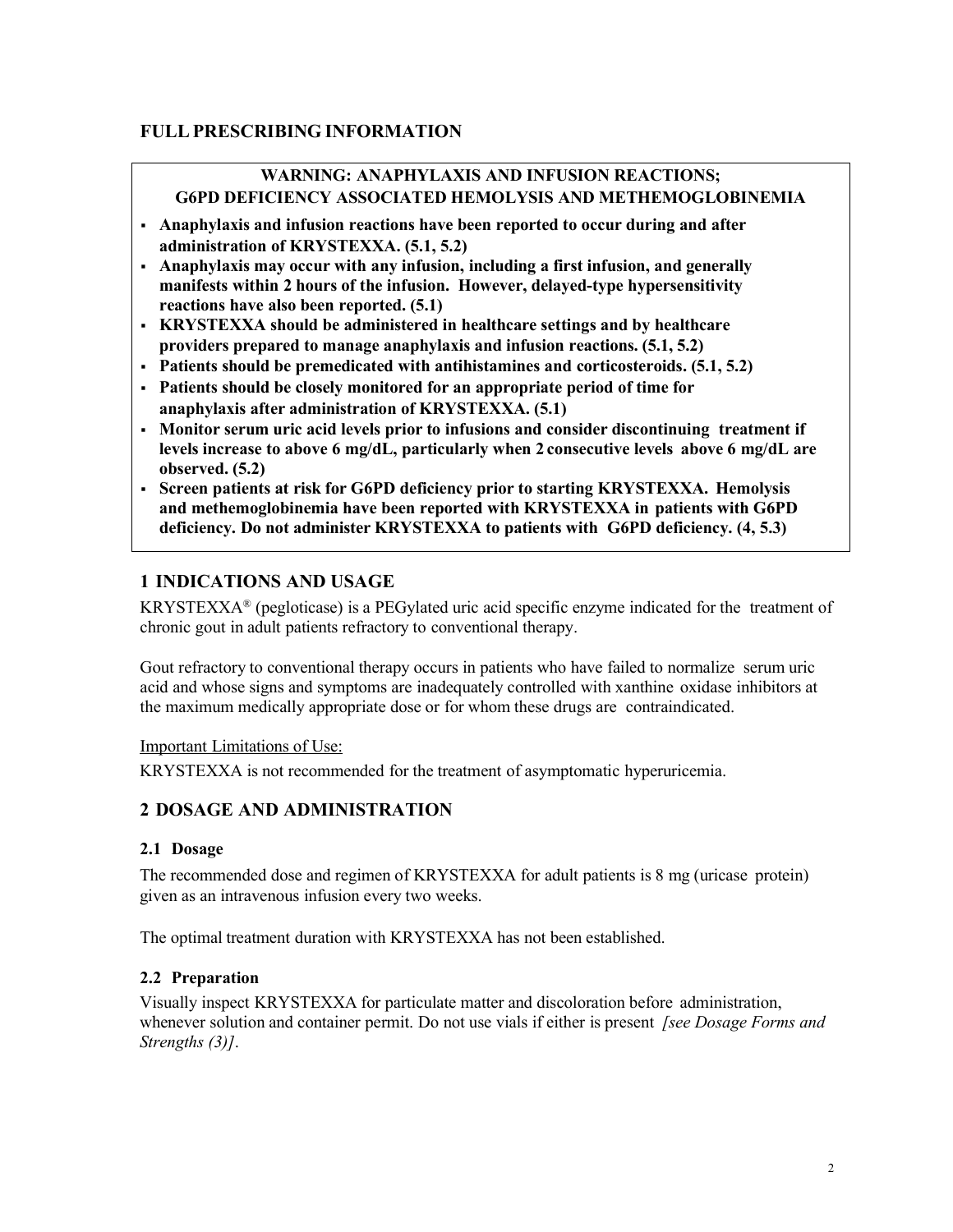Use appropriate aseptic technique. Withdraw 1 mL of KRYSTEXXA from the vial into a sterile syringe. Discard any unused portion of product remaining in the 2 mL vial. Inject into a single 250 mL bag of 0.9% Sodium Chloride Injection, USP or 0.45% Sodium Chloride Injection, USP for intravenous infusion. Do not mix or dilute with other drugs.

Invert the infusion bag containing the dilute KRYSTEXXA solution a number of times to ensure thorough mixing. Do not shake.

KRYSTEXXA diluted in infusion bags is stable for 4 hours at  $2^{\circ}$  to  $8^{\circ}C(36^{\circ}$  to  $46^{\circ}F)$  and at room temperature (20º to 25ºC, 68º to 77ºF). However it is recommended that diluted solutions be stored under refrigeration, not frozen, protected from light, and used within 4 hours of dilution *[see How* Supplied/Storage and Handling (16)].

Before administration, allow the diluted solution of KRYSTEXXA to reach room temperature. KRYSTEXXA in a vial or in an intravenous infusion fluid should never be subjected to artificial heating (e.g., hot water, microwave).

## 2.3 Administration

#### Do not administer as an intravenous push or bolus.

It is recommended that before starting KRYSTEXXA patients discontinue oral urate-lowering medications and not institute therapy with oral urate-lowering agents while patients are on KRYSTEXXA therapy.

Monitoring Therapy: The risk of anaphylaxis and infusion reactions is higher in patients who have lost therapeutic response. Monitor serum uric acid levels prior to infusions and consider discontinuing treatment if levels increase to above 6 mg/dL, particularly when 2 consecutive levels above 6 mg/dL are observed [see Warnings and Precautions  $(5.1, 5.2)$ ].

The KRYSTEXXA admixture should only be administered by intravenous infusion over no less than 120 minutes via gravity feed, syringe-type pump, or infusion pump.

Patients should receive pre-infusion medications (e.g., antihistamines, corticosteroids), to minimize the risk of anaphylaxis and infusion reactions. Administer KRYSTEXXA in a healthcare setting and by healthcare providers prepared to manage anaphylaxis and infusion reactions, and observe patients for an appropriate period of time after administration *[see Warnings and Precautions (5.1, 5.2)]*.

If an infusion reaction occurs during the administration of KRYSTEXXA, the infusion may be slowed, or stopped and restarted at a slower rate, at the discretion of the physician. Since infusion reactions can occur after completion of infusion, observation of patients for approximately an hour post-infusion should be considered [see Warnings and Precautions (5.2), Adverse Reactions (6.1)].

# 3 DOSAGE FORMS AND STRENGTHS

KRYSTEXXA is a clear, colorless, sterile 8 mg/mL solution of pegloticase in a 2 mL single-dose vial, expressed as amounts of uricase protein. KRYSTEXXA must be diluted prior to use.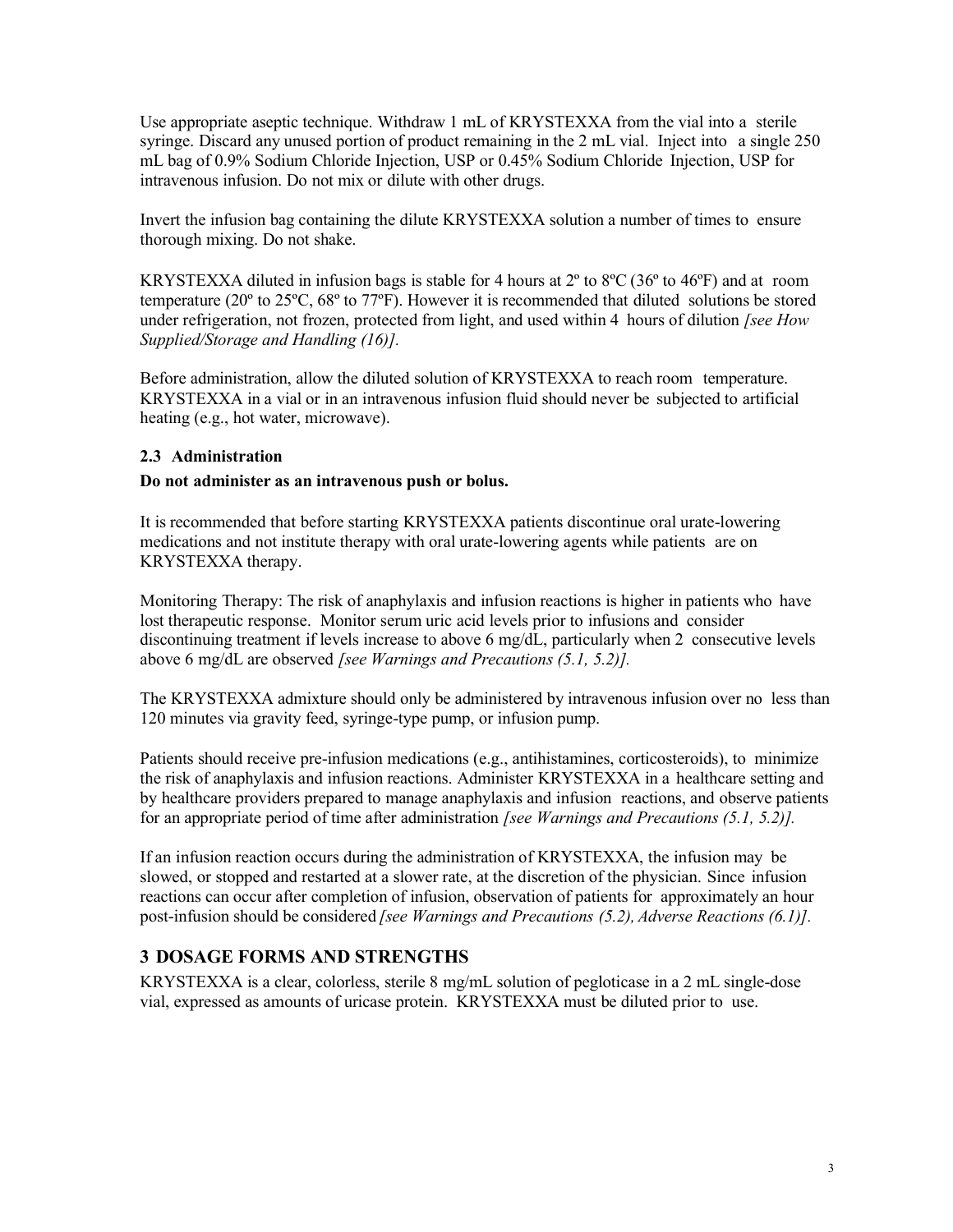## 4 CONTRAINDICATIONS

Glucose-6-phosphate dehydrogenase (G6PD) deficiency [see Warnings and Precautions (5.3)]

## 5 WARNINGS AND PRECAUTIONS

### 5.1 Anaphylaxis

During pre-marketing clinical trials, anaphylaxis was reported with a frequency of 6.5% (8/123) of patients treated with KRYSTEXXA every 2 weeks and 4.8% (6/126) for the every 4-week dosing regimen. There were no cases of anaphylaxis in patients receiving placebo. Anaphylaxis generally occurred within 2 hours after treatment. Diagnostic criteria of anaphylaxis were skin or mucosal tissue involvement, and, either airway compromise, and/or reduced blood pressure with or without associated symptoms, and a temporal relationship to KRYSTEXXA or placebo injection with no other identifiable cause. Manifestations included wheezing, peri-oral or lingual edema, or hemodynamic instability, with or without rash or urticaria. Cases occurred in patients being pretreated with one or more doses of an oral antihistamine, an intravenous corticosteroid and/or acetaminophen. This pre-treatment may have blunted or obscured symptoms or signs of anaphylaxis and therefore the reported frequency may be an underestimate.

KRYSTEXXA should be administered in a healthcare setting by healthcare providers prepared to manage anaphylaxis. Patients should be pre-treated with antihistamines and corticosteroids. Anaphylaxis may occur with any infusion, including a first infusion, and generally manifests within 2 hours of the infusion. However, delayed type hypersensitivity reactions have also been reported. Patients should be closely monitored for an appropriate period of time for anaphylaxis after administration of KRYSTEXXA. Patients should be informed of the symptoms and signs of anaphylaxis and instructed to seek immediate medical care should anaphylaxis occur after discharge from the healthcare setting.

The risk of anaphylaxis is higher in patients whose uric acid level increases to above 6 mg/dL, particularly when 2 consecutive levels above 6 mg/dL are observed. Monitor serum uric acid levels prior to infusions and consider discontinuing treatment if levels increase to above 6 mg/dL. Because of the possibility that concomitant use of oral urate-lowering therapy and KRYSTEXXA may potentially blunt the rise of serum uric acid levels, it is recommended that before starting KRYSTEXXA patients discontinue oral urate-lowering medications and not institute therapy with oral urate-lowering agents while taking KRYSTEXXA.

#### 5.2 Infusion Reactions

During pre-marketing controlled clinical trials, infusion reactions were reported in 26% of patients treated with KRYSTEXXA 8 mg every 2 weeks, and 41% of patients treated with KRYSTEXXA 8 mg every 4 weeks, compared to 5% of patients treated with placebo. These infusion reactions occurred in patients being pre-treated with an oral antihistamine, intravenous corticosteroid and/or acetaminophen. This pre-treatment may have blunted or obscured symptoms or signs of infusion reactions and therefore the reported frequency may be an underestimate.

Manifestations of these reactions included urticaria (frequency of 10.6%), dyspnea (frequency of 7.1%), chest discomfort (frequency of 9.5%), chest pain (frequency of 9.5%), erythema (frequency of 9.5%), and pruritus (frequency of 9.5%). These manifestations overlap with the symptoms of anaphylaxis, but in a given patient did not occur together to satisfy the clinical criteria for diagnosing anaphylaxis. Infusion reactions are thought to result from release of various mediators, such as cytokines. Infusion reactions occurred at any time during a course of treatment with approximately 3% occurring with the first infusion, and approximately 91% occurred during the time of infusion.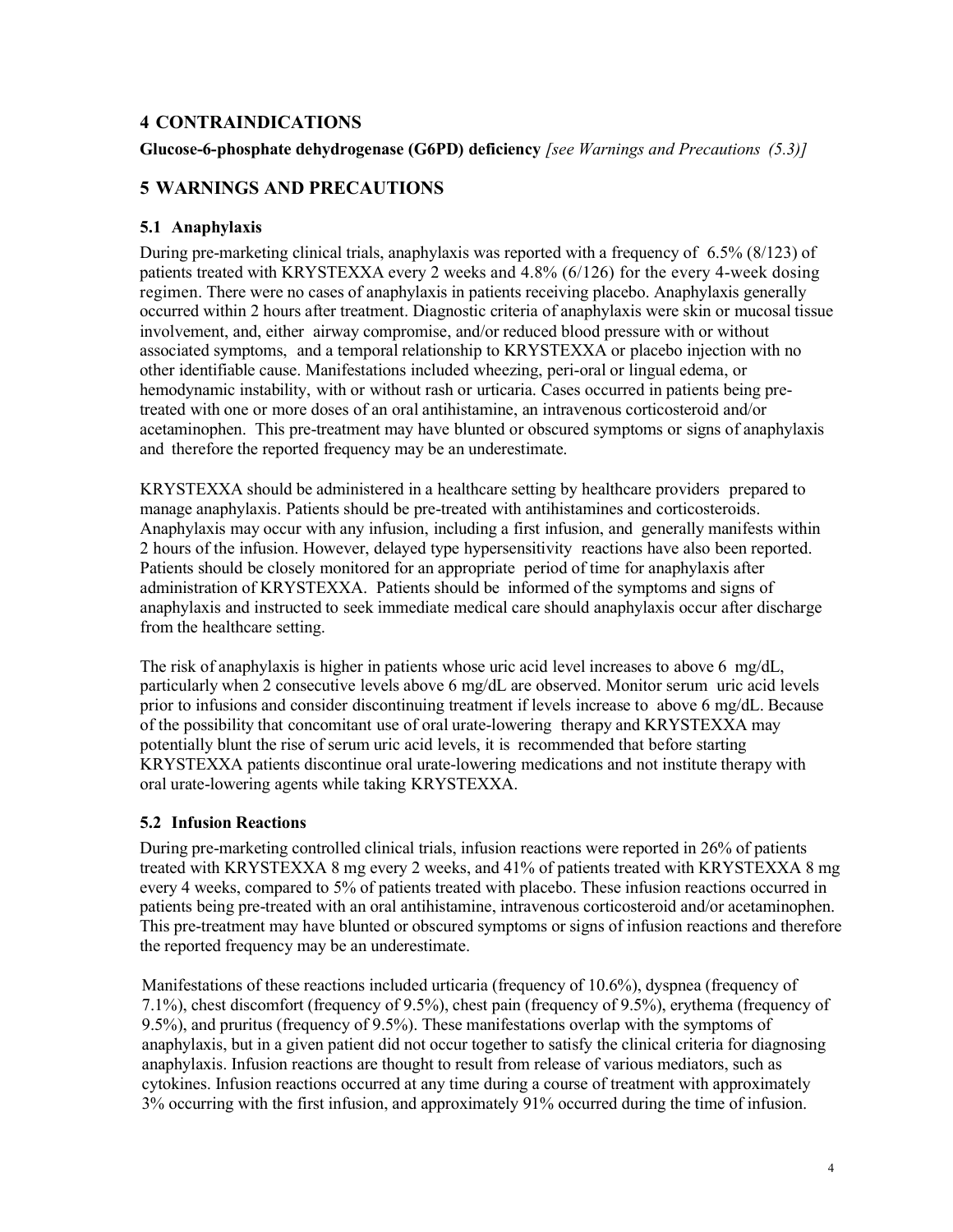KRYSTEXXA should be administered in a healthcare setting by healthcare providers prepared to manage infusion reactions. Patients should be pre-treated with antihistamines and corticosteroids. KRYSTEXXA should be infused slowly over no less than 120 minutes. In the event of an infusion reaction, the infusion should be slowed, or stopped and restarted at a slower rate.

The risk of infusion reaction is higher in patients whose uric acid level increases to above 6 mg/dL, particularly when 2 consecutive levels above 6 mg/dL are observed. Monitor serum uric acid levels prior to infusions and consider discontinuing treatment if levels increase to above 6 mg/dL. Because of the possibility that concomitant use of oral urate-lowering therapy and KRYSTEXXA may potentially blunt the rise of serum uric acid levels, it is recommended that before starting KRYSTEXXA patients discontinue oral urate-lowering medications and not institute therapy with oral urate-lowering agents while taking KRYSTEXXA.

## 5.3 G6PD Deficiency Associated Hemolysis and Methemoglobinemia

Life threatening hemolytic reactions and methemoglobinemia have been reported with KRYSTEXXA in patients with glucose-6-phosphate dehydrogenase (G6PD) deficiency. Because of the risk of hemolysis and methemoglobinemia, do not administer KRYSTEXXA to patients with G6PD deficiency *[see Contraindications (4)]*. Screen patients at risk for G6PD deficiency prior to starting KRYSTEXXA. For example, patients of African, Mediterranean (including Southern European and Middle Eastern), and Southern Asian ancestry are at increased risk for G6PD deficiency.

## 5.4 Gout Flares

During the controlled treatment period with KRYSTEXXA or placebo, the frequencies of gout flares were high in all treatment groups, but more so with KRYSTEXXA treatment during the first 3 months of treatment, and decreased in the subsequent 3 months of treatment. The percentages of patients with any flare for the first 3 months were 74%, 81%, and 51%, for KRYSTEXXA 8 mg every 2 weeks, KRYSTEXXA 8 mg every 4 weeks, and placebo, respectively. The percentages of patients with any flare for the subsequent 3 months were 41%, 57%, and 67%, for KRYSTEXXA 8 mg every 2 weeks, KRYSTEXXA 8 mg every 4 weeks, and placebo, respectively. Patients received gout flare prophylaxis with colchicine and/or nonsteroidal anti-inflammatory drugs (NSAIDs) starting at least one week before receiving KRYSTEXXA.

Gout flares may occur after initiation of KRYSTEXXA. An increase in gout flares is frequently observed upon initiation of anti-hyperuricemic therapy, due to changing serum uric acid levels resulting in mobilization of urate from tissue deposits. Gout flare prophylaxis with a non-steroidal antiinflammatory drug (NSAID) or colchicine is recommended starting at least 1 week before initiation of KRYSTEXXA therapy and lasting at least 6 months, unless medically contraindicated or not tolerated. KRYSTEXXA does not need to be discontinued because of a gout flare. The gout flare should be managed concurrently as appropriate for the individual patient *[see Dosage and Administration (2)]*.

## 5.5 Congestive Heart Failure

KRYSTEXXA has not been formally studied in patients with congestive heart failure, but some patients in the clinical trials experienced exacerbation. Two cases of congestive heart failure exacerbation occurred during the trials in patients receiving treatment with KRYSTEXXA 8 mg every 2 weeks. No cases were reported in placebo-treated patients. Four subjects had exacerbations of pre-existing congestive heart failure while receiving KRYSTEXXA 8 mg every 2 weeks during the open-label extension study.

Exercise caution when using KRYSTEXXA in patients who have congestive heart failure and monitor patients closely following infusion.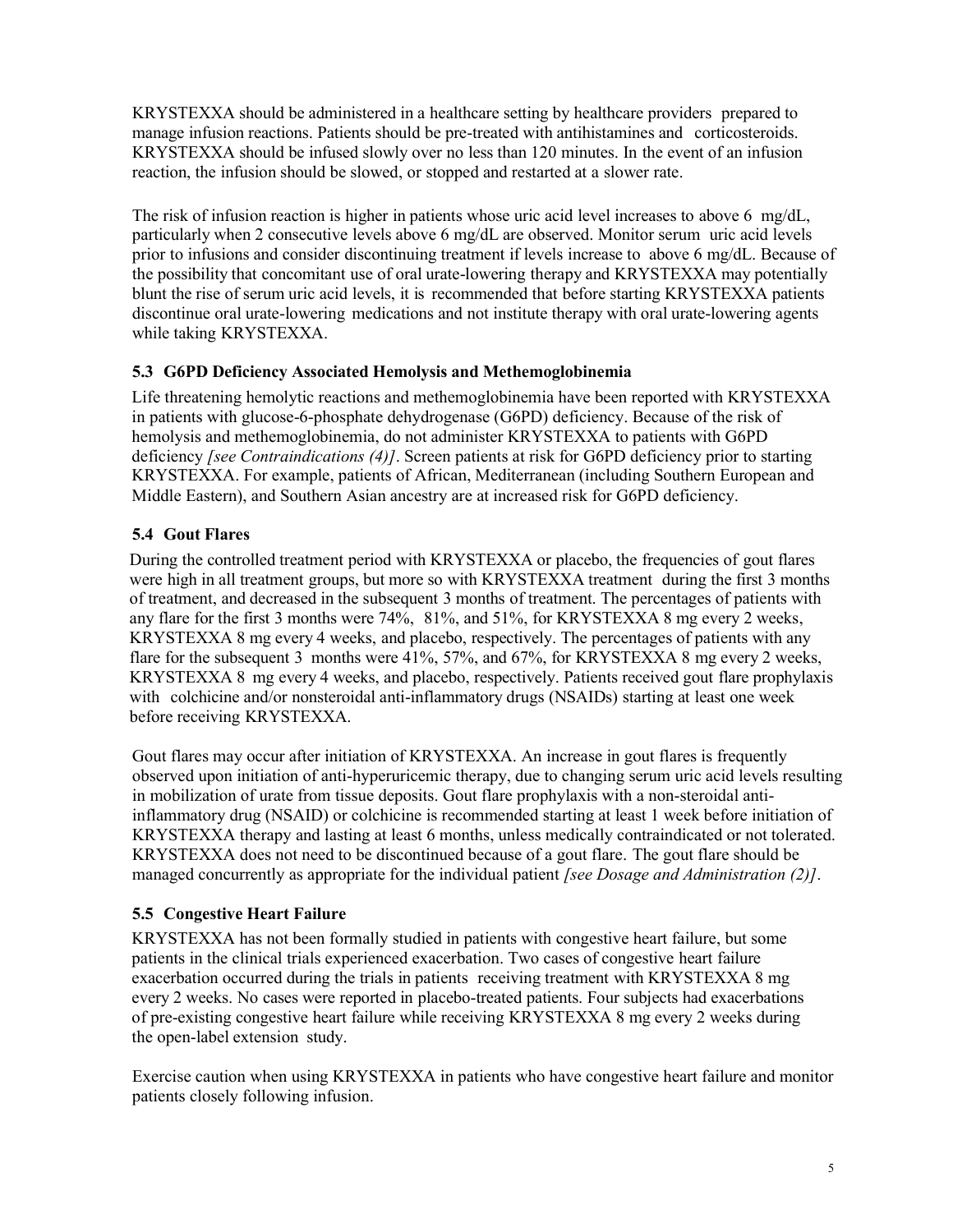### 5.6 Re-treatment with KRYSTEXXA

No controlled trial data are available on the safety and efficacy of re-treatment with KRYSTEXXA after stopping treatment for longer than 4 weeks. Due to the immunogenicity of KRYSTEXXA, patients receiving re-treatment may be at increased risk of anaphylaxis and infusion reactions. Therefore, patients receiving re-treatment after a drug-free interval should be monitored carefully *[see*] Adverse Reactions (6.2)].

# 6 ADVERSE REACTIONS

The following serious adverse reactions are discussed in greater detail in other sections of the label:

- Anaphylaxis *[see Warnings and Precautions (5.1)]*
- Infusion Reactions [see Warnings and Precautions (5.2)]
- G6PD Deficiency Associated Hemolysis and Methemoglobinemia [see Warnings and Precautions (5.3)]
- Gout Flares *[see Warnings and Precautions (5.4)]*
- Congestive Heart Failure [see Warnings and Precautions (5.5)]

## 6.1 Clinical Trials Experience

The data described below reflect exposure to KRYSTEXXA in patients with chronic gout refractory to conventional therapy in two replicate randomized, placebo-controlled, double-blind 6-month clinical trials: 85 patients were treated with KRYSTEXXA 8 mg every 2 weeks; 84 patients were treated with KRYSTEXXA 8 mg every 4 weeks; and 43 patients were treated with placebo. These patients were between the ages of 23 and 89 years (average 55 years); 173 patients were male and 39 were female; and 143 patients were White/Caucasian, 27 were Black/African American, 24 were Hispanic/Latino and 18 were all other ethnicities. Common co-morbid conditions among the enrolled patients included hypertension (72%), dyslipidemia (49%), chronic kidney disease (28%), diabetes (24%), coronary artery disease (18%), arrhythmia (16%), and cardiac failure/left ventricular dysfunction (12%).

Because clinical studies are conducted under widely varying and controlled conditions, adverse reaction rates observed in clinical studies of a drug cannot be directly compared to rates in the clinical studies of another drug, and may not predict the rates observed in a broader patient population in clinical practice.

The most commonly reported adverse reactions that occurred in greater than or equal to 5% of patients treated with KRYSTEXXA 8 mg every 2 weeks are provided in Table 1.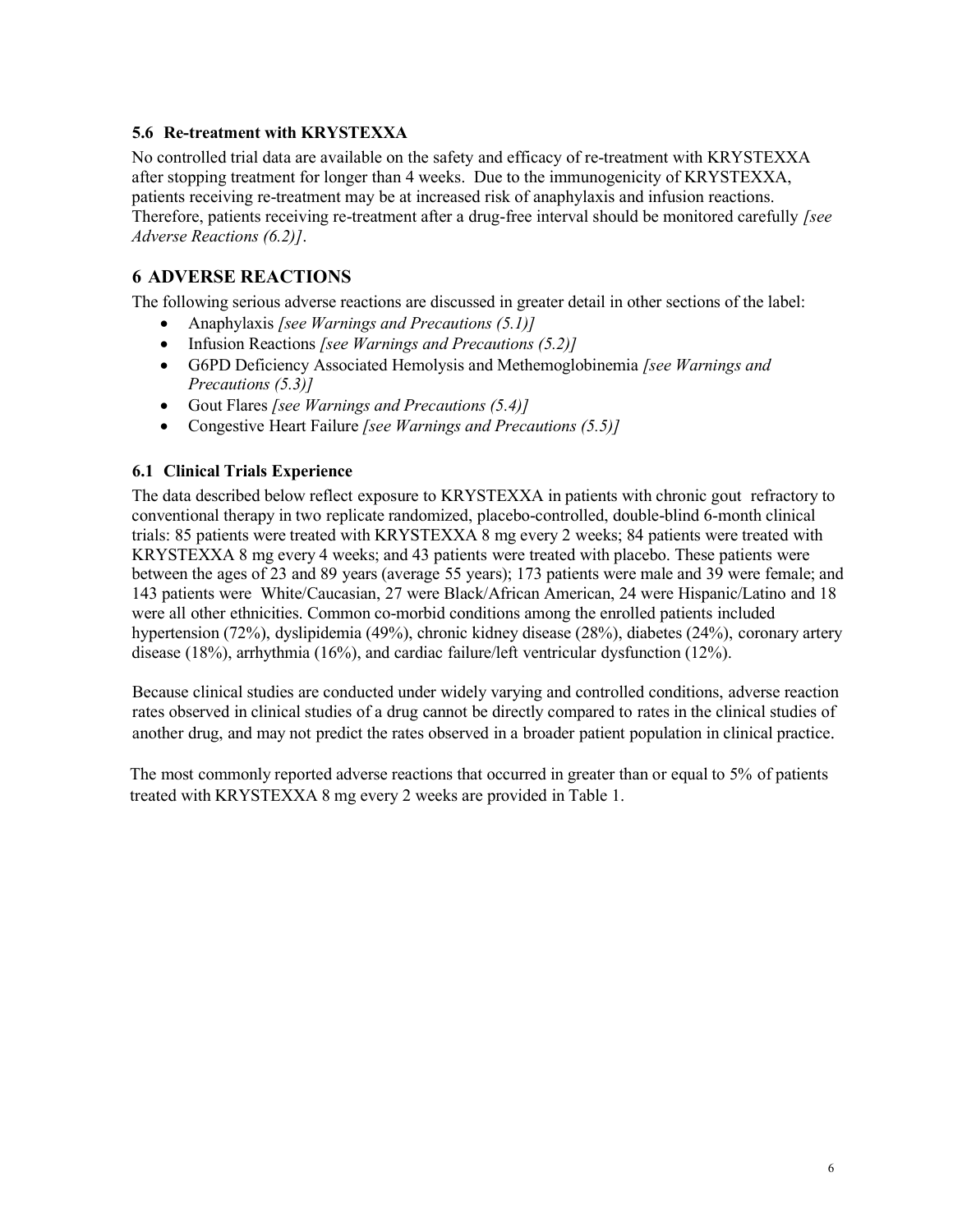| <b>Adverse Reaction</b><br>(Preferred Term)       | <b>KRYSTEXXA</b><br>8 mg every 2 weeks | <b>Placebo</b>   |  |
|---------------------------------------------------|----------------------------------------|------------------|--|
|                                                   | $(N=85)$<br>$N^{\mathbf{a}}$ (%)       | $(N=43)$<br>N(%) |  |
| Gout flare                                        | 65 (77%)                               | 35 (81%)         |  |
| Infusion reaction                                 | 22(26%)                                | 2(5%)            |  |
| Nausea                                            | 10(12%)                                | $1(2\%)$         |  |
| Contusion <sup>b</sup> or Ecchymosis <sup>b</sup> | $9(11\%)$                              | 2(5%)            |  |
| Nasopharyngitis                                   | 6(7%)                                  | $1(2\%)$         |  |
| Constipation                                      | 5(6%)                                  | 2(5%)            |  |
| Chest Pain                                        | 5(6%)                                  | $1(2\%)$         |  |
| Anaphylaxis                                       | 4(5%)                                  | $0(0\%)$         |  |
| Vomiting                                          | 4(5%)                                  | $1(2\%)$         |  |

Table 1. Adverse Reactions Occurring in 5% or More of Patients Treated with KRYSTEXXA Compared to Placebo

<sup>a</sup>If the same subject in a given group had more than one occurrence in the same preferred term event category, the subject was counted only once.

 $<sup>b</sup>$  Most did not occur on the day of infusion and could be related to other factors (e.g., concomitant medications</sup> relevant to contusion or ecchymosis, insulin dependent diabetes mellitus).

### 6.2 Immunogenicity

Anti-pegloticase antibodies developed in 92% of patients treated with KRYSTEXXA every 2 weeks, and 28% for placebo. Anti-PEG antibodies were also detected in 42% of patients treated with KRYSTEXXA. High anti-pegloticase antibody titer was associated with a failure to maintain pegloticase-induced normalization of uric acid. The impact of anti-PEG antibodies on patients' responses to other PEG-containing therapeutics is unknown.

There was a higher incidence of infusion reactions in patients with high anti-pegloticase antibody titer: 53% (16 of 30) in the KRYSTEXXA every 2 weeks group compared to 6% in patients who had undetectable or low antibody titers.

As with all therapeutic proteins, there is a potential for immunogenicity. The observed incidence of antibody positivity in an assay is highly dependent on several factors including assay sensitivity and specificity and assay methodology, sample handling, timing of sample collection, concomitant medications, and underlying disease. For these reasons, the comparison of the incidence of antibodies to pegloticase with the incidence of antibodies to other products may be misleading.

#### 6.3 Postmarketing Experience

The following adverse reactions have been identified during postapproval use of KRYSTEXXA. Because these reactions are reported voluntarily from a population of uncertain size, it is not always possible to reliably estimate their frequency or establish a causal relationship.

General disorders and administration site conditions: asthenia, malaise, peripheral swelling

# 7 DRUG INTERACTIONS

No studies of interactions of KRYSTEXXA with other drugs have been conducted.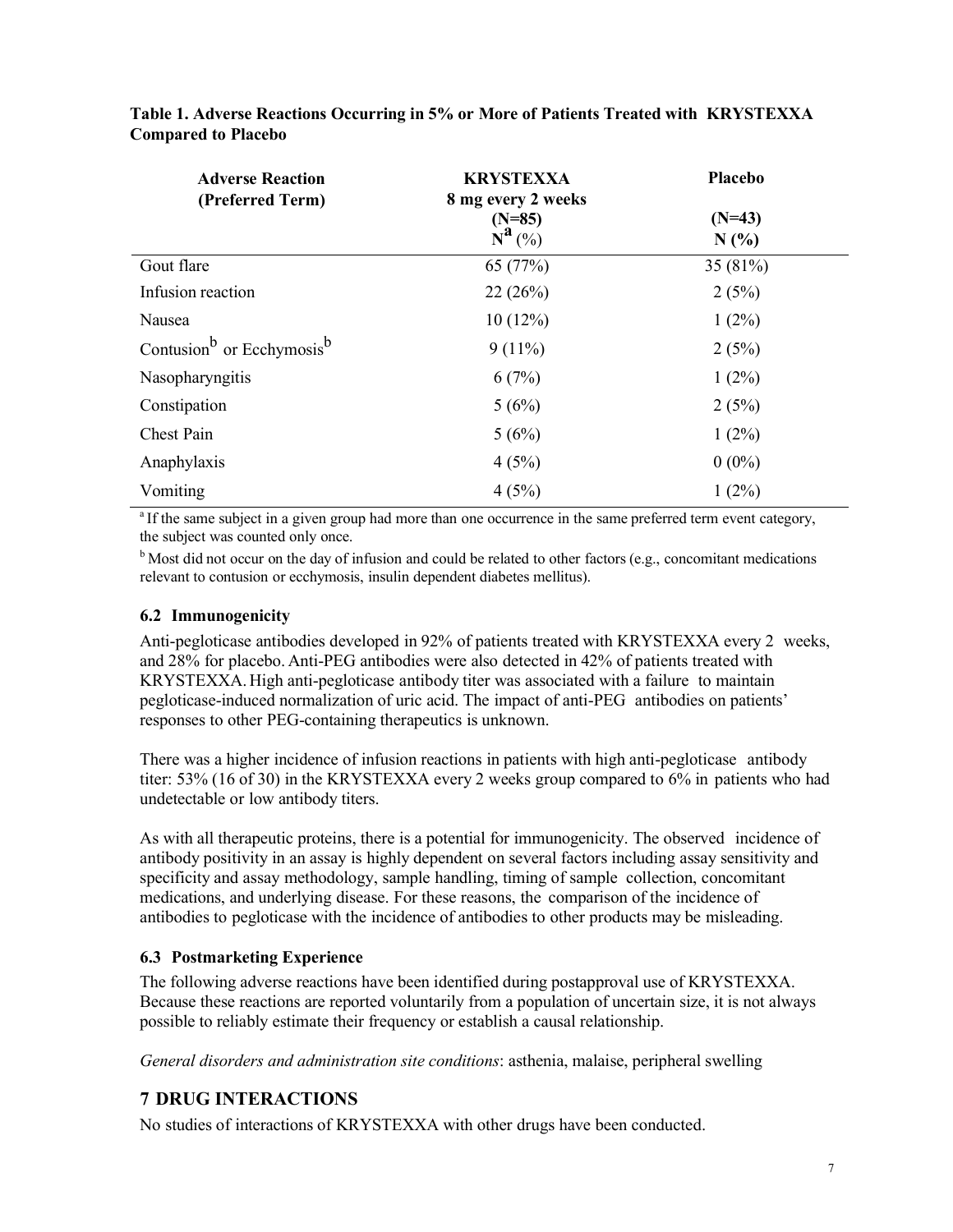Because anti-pegloticase antibodies appear to bind to the PEG portion of the drug, there may be potential for binding with other PEGylated products. The impact of anti-PEG antibodies on patients' responses to other PEG-containing therapeutics is unknown.

## 8 USE IN SPECIFIC POPULATIONS

#### 8.1 Pregnancy

#### Risk Summary

There are no adequate and well-controlled studies of KRYSTEXXA in pregnant women.

Based on animal reproduction studies, no structural abnormalities were observed when pegloticase was administered by subcutaneous injection to pregnant rats and rabbits during the period of organogenesis at doses up to 50 and 75 times, respectively, the maximum recommended human dose (MRHD). Decreases in mean fetal and pup body weights were observed at approximately 50 and 75 times the MRHD, respectively [see Data].

All pregnancies have a background risk of birth defect, loss or other adverse outcomes. In the US general population, the estimated background risk of major birth defects and miscarriage in clinical recognized pregnancies is 2% to 4% and 15% to 20%, respectively.

### Data

#### Animal Data

In 2 separate embryo-fetal developmental studies, pregnant rats and rabbits received pegloticase during the period of organogenesis at doses up to approximately 50 and 75 times the maximum recommended human dose (MRHD), respectively (on a mg/m<sup>2</sup> basis at maternal doses up to 40 and 30 mg/kg twice weekly, in rats and rabbits, respectively). No evidence of structural abnormalities was observed in rats or rabbits. However, decreases in mean fetal and pup body weights were observed at approximately 50 and 75 times the MRHD in rats and rabbits, respectively (on a  $mg/m<sup>2</sup>$  basis at maternal doses up to 40 and 30 mg/kg every other day, in rats and rabbits, respectively). No effects on mean fetal body weights were observed at approximately 10 and 25 times the MRHD in rats and rabbits, respectively (on a mg/m<sup>2</sup> basis at maternal doses up to 10 mg/kg twice weekly in both species).

## 8.2 Lactation

#### Risk Summary

It is not known whether this drug is excreted in human milk. Therefore, KRYSTEXXA should not be used when breastfeeding unless the clear benefit to the mother can overcome the unknown risk to the newborn/infant.

## 8.4 Pediatric Use

The safety and effectiveness of KRYSTEXXA in pediatric patients less than 18 years of age have not been established.

## 8.5 Geriatric Use

Of the total number of patients treated with KRYSTEXXA 8 mg every 2 weeks in the controlled studies, 34% (29 of 85) were 65 years of age and older and 12% (10 of 85) were 75 years of age and older. No overall differences in safety or effectiveness were observed between older and younger patients, but greater sensitivity of some older individuals cannot be ruled out. No dose adjustment is needed for patients 65 years of age and older.

## 8.6 Renal Impairment

No dose adjustment is required for patients with renal impairment. A total of 32% (27 of 85) of patients treated with KRYSTEXXA 8 mg every 2 weeks had a creatinine clearance of  $\leq 62.5$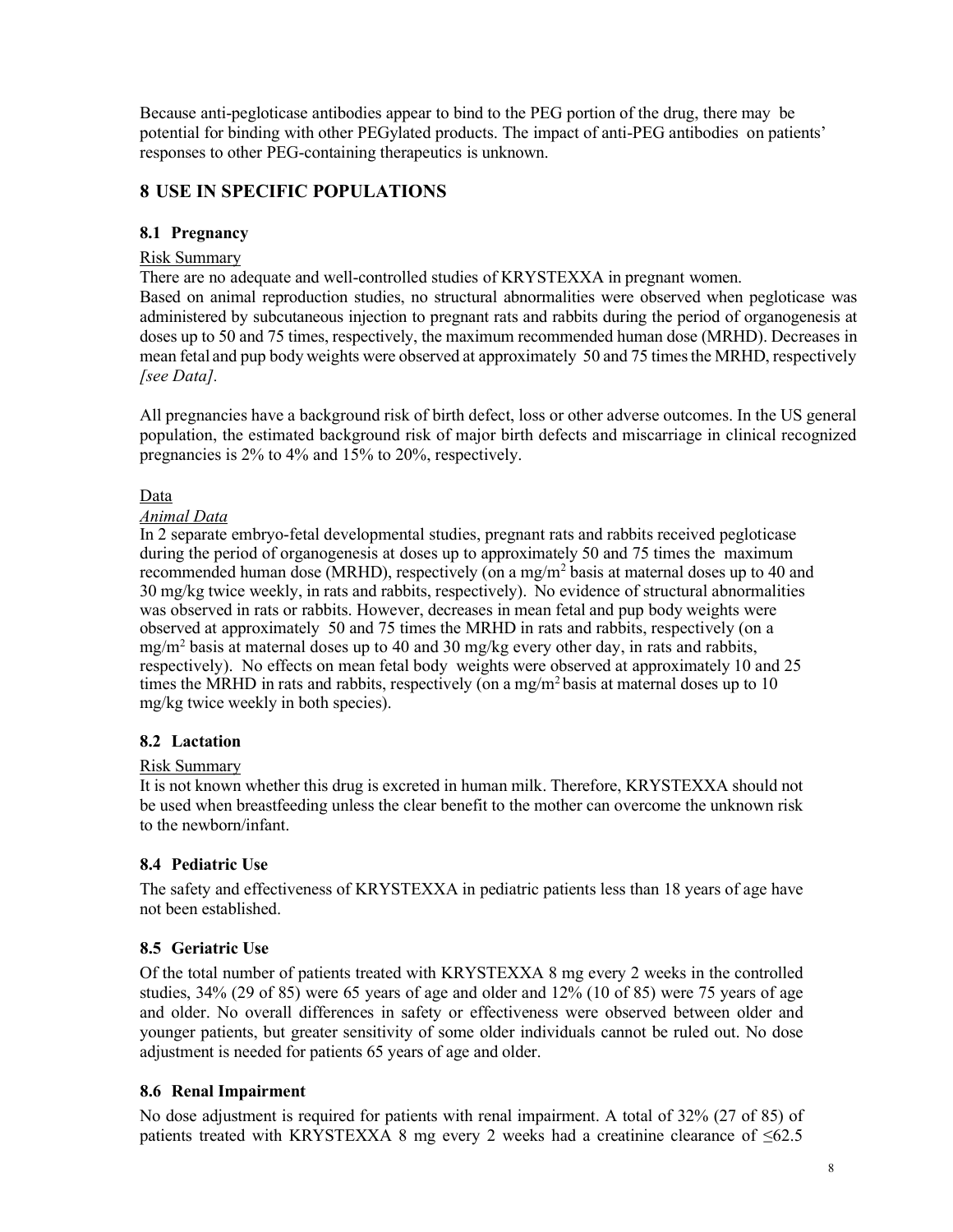mL/min. No overall differences in efficacy were observed.

# 10 OVERDOSAGE

No reports of overdosage with KRYSTEXXA have been reported. The maximum dose that has been administered as a single intravenous dose is 12 mg as uricase protein.

Patients suspected of receiving an overdose should be monitored, and general supportive measures should be initiated as no specific antidote has been identified.

# 11 DESCRIPTION

KRYSTEXXA (pegloticase) is a uric acid specific enzyme which is a PEGylated product that consists of recombinant modified mammalian urate oxidase (uricase) produced by a genetically modified strain of Escherichia coli. Uricase is covalently conjugated to monomethoxypoly (ethylene glycol) [mPEG] (10 kDa molecular weight). The cDNA coding for uricase is based on mammalian sequences. Each uricase subunit has a molecular weight of approximately 34 kDa per subunit. The average molecular weight of pegloticase (tetrameric enzyme conjugated to mPEG) is approximately 540 kDa.

KRYSTEXXA is intended for intravenous infusion.

KRYSTEXXA is a sterile, clear, colorless solution containing 8 mg/mL pegloticase in phosphatebuffered saline.

KRYSTEXXA (pegloticase) concentrations are expressed as concentrations of uricase protein. Each mL of KRYSTEXXA contains 8 mg of uricase protein (conjugated to 24 mg of 10 kDa mPEG), 2.18 mg Disodium Hydrogen Phosphate Dihydrate (Na2HPO4•2H2O), 8.77 mg Sodium Chloride (NaCl), 0.43 mg Sodium Dihydrogen Phosphate Dihydrate (NaH<sub>2</sub>PO<sub>4</sub>•2H<sub>2</sub>O), and Water for Injection to deliver 8 mg of pegloticase (as uricase protein).

# 12 CLINICAL PHARMACOLOGY

## 12.1 Mechanism of Action

KRYSTEXXA is a uric acid specific enzyme which is a recombinant uricase and achieves its therapeutic effect by catalyzing the oxidation of uric acid to allantoin, thereby lowering serum uric acid. Allantoin is an inert and water soluble purine metabolite; it is readily eliminated, primarily by renal excretion.

#### 12.2 Pharmacodynamics

Approximately 24 hours following the first dose of KRYSTEXXA, mean plasma uric acid levels for subjects in the KRYSTEXXA groups were 0.7 mg/dL for the KRYSTEXXA 8 mg every 2 weeks group. In comparison, the mean plasma uric acid level for the placebo group was 8.2 mg/dL.

In a single-dose, dose-ranging trial, following 1-hour intravenous infusions of 0.5, 1, 2, 4, 8 or 12 mg of pegloticase in 24 patients with symptomatic gout (n=4 subjects/dose group), plasma uric acid decreased with increasing pegloticase dose or concentrations. The duration of suppression of plasma uric acid appeared to be positively associated with pegloticase dose. Sustained decrease in plasma uric acid below the solubility concentration of 6 mg/dL for more than 300 hours was observed with doses of 8 mg and 12 mg.

#### 12.3 Pharmacokinetics

Pegloticase levels were determined in serum based on measurements of uricase enzyme activity.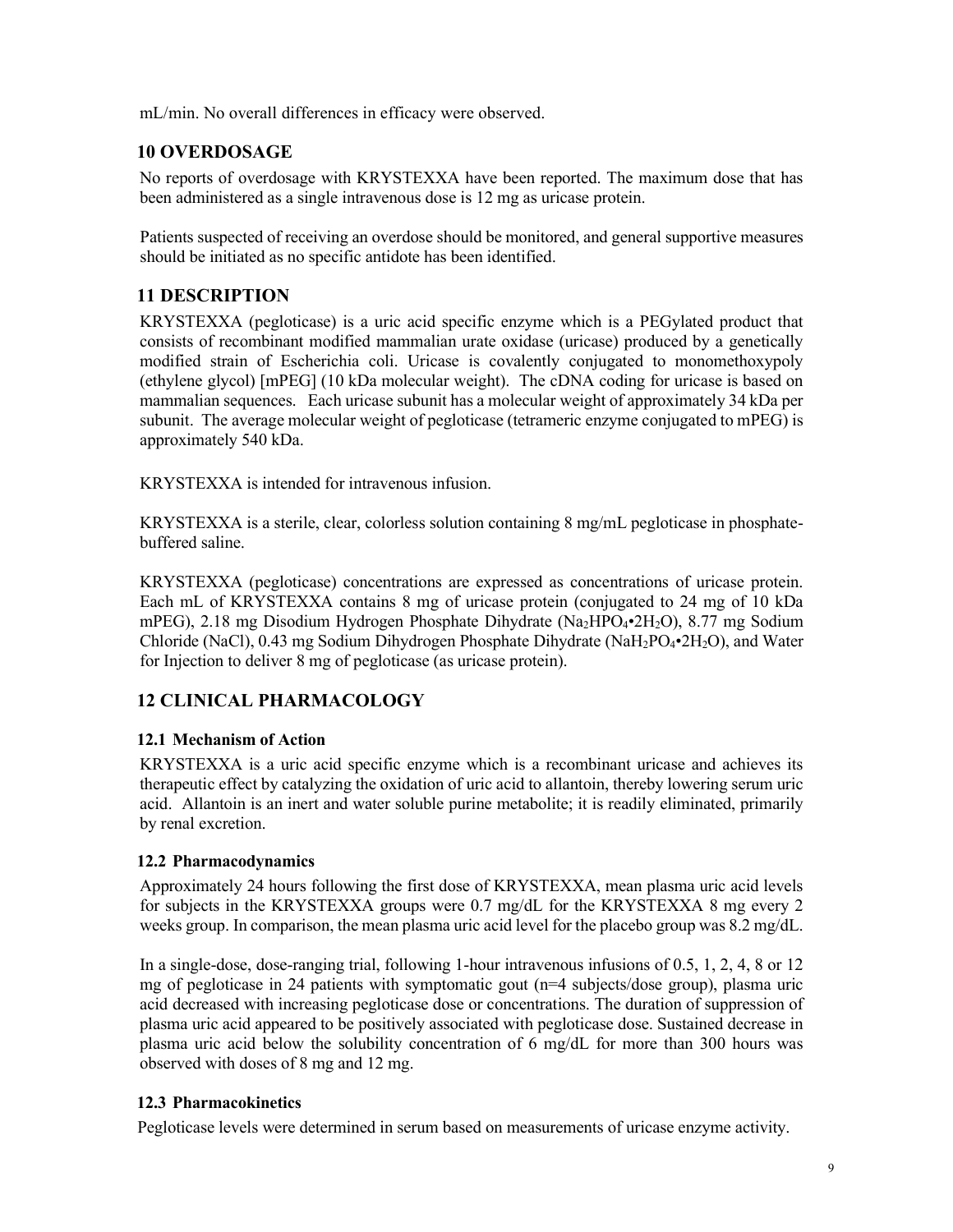#### Absorption

Following single intravenous infusions of 0.5 mg to 12 mg pegloticase in 23 patients with symptomatic gout, maximum serum concentrations of pegloticase increased in proportion to the dose administered. The population pharmacokinetic analysis showed that age, sex, weight, and creatinine clearance did not influence the pharmacokinetics of pegloticase.

#### Distribution

Significant covariates included in the model for determining clearance and volume of distribution were found to be body surface area and anti-pegloticase antibodies.

#### Special Populations

Pediatric Populations

The pharmacokinetics of pegloticase has not been studied in children and adolescents.

#### Patients with Renal or Hepatic Impairment

No formal studies were conducted to examine the effects of either renal or hepatic impairment on pegloticase pharmacokinetics.

## 13 NONCLINICAL TOXICOLOGY

#### 13.1 Carcinogenesis, Mutagenesis, Impairment of Fertility

Long-term animal studies have not been performed to evaluate the carcinogenic potential of pegloticase.

The genotoxic potential of pegloticase has not been evaluated.

There was no evidence of impairment on fertility at pegloticase doses up to 40 mg/kg (approximately 50 times the MRHD on mg/m2 basis) every other day in rats.

#### 13.2 Animal Toxicology and/or Pharmacology

Pegloticase at similar to and higher than the maximum recommended human dose (MRHD) on a plasma AUC basis [at intravenous (IV) doses of  $\geq 0.4$  mg/kg in dogs] caused cytoplasmic vacuoles in multiple organs, and edema and histiocyte infiltration in the aortic outflow tract in dogs. Organs with cytoplasmic vacuoles included the spleen, adrenal gland, liver, heart, duodenum, and jejunum. Vacuoles in the spleen, adrenal glands, and heart persisted after a 1-year recovery period at pegloticase doses ( $\geq$ 1.5 mg/kg in dogs) approximately 5 times the MRHD, but were absent at a dose similar to the MRHD. Vacuoles in the liver, duodenum, and jejunum persisted after a 3-month recovery period at a pegloticase dose (10 mg/kg in dogs) approximately 30 times the MRHD, but were absent at doses ( $\leq 1.5$  mg/kg) approximately 5 times and similar to the MRHD. The edema and histiocyte infiltration in the aortic outflow tract was absent after recovery periods of 6 and 12 months, respectively.

Vacuoles in the spleen, liver, duodenum, and jejunum were within macrophages and most likely represented phagocytic removal of pegloticase from the circulation. However, the vacuolated cells in the heart and adrenal gland did not stain as macrophages. In the aortic outflow tract of the heart, vacuoles were in the cytoplasm of endothelial cells in the intimal lining of the aorta. In the adrenal gland, vacuoles were located within cortical cells in the zona reticularis and zona fasciculata. The clinical significance of these findings and the functional consequences are unknown.

# 14 CLINICAL STUDIES

The efficacy of KRYSTEXXA was studied in adult patients with chronic gout refractory to conventional therapy in two replicate, multicenter, randomized, double-blind, placebo-controlled studies of six months duration: Trial 1 and Trial 2. Patients were randomized to receive KRYSTEXXA 8 mg every 2 weeks or every 4 weeks or placebo in a 2:2:1 ratio.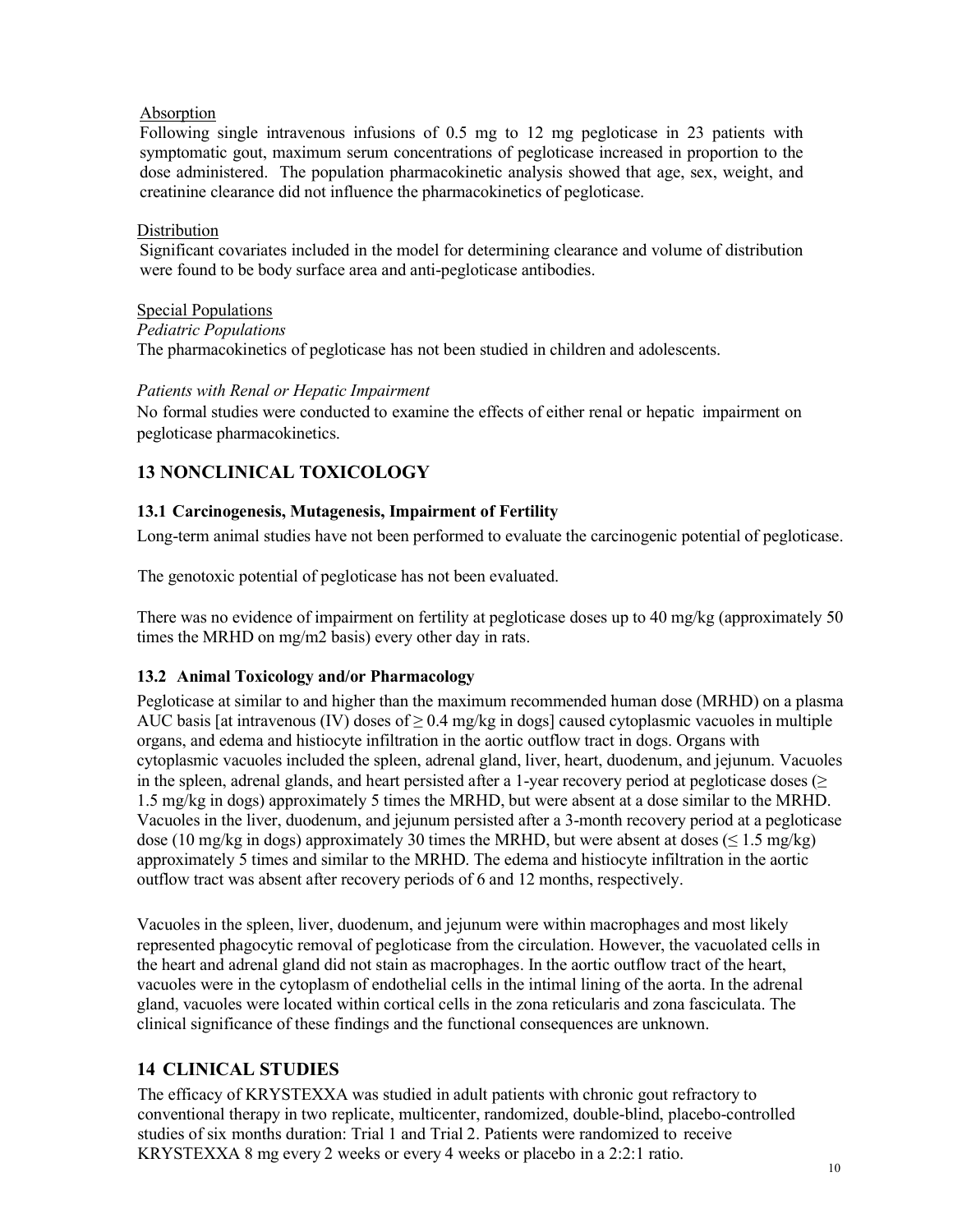Studies were stratified for the presence of tophi. Seventy-one percent (71%) of patients had baseline tophi. All patients were prophylaxed with an oral antihistamine, intravenous corticosteroid and acetaminophen. Patients also received prophylaxis for gout flares with non-steroidal anti-inflammatory drugs (NSAIDs) or colchicine, or both, beginning at least one week before KRYSTEXXA treatment unless medically contraindicated or not tolerated. Patients who completed the randomized clinical trials were eligible to enroll in a 2-year open label extension study.

Entry criteria for patients to be eligible for the trials were: baseline serum uric acid (SUA) of at least 8 mg/dL; had symptomatic gout with at least 3 gout flares in the previous 18 months or at least 1 gout tophus or gouty arthritis; and had a self-reported medical contraindication to allopurinol or medical history of failure to normalize uric acid (to less than 6 mg/dL) with at least 3 months of allopurinol treatment at the maximum medically appropriate dose.

The mean age of study subjects was 55 years (23-89); 82% were male, mean body mass index (BMI) was 33 kg/m2, mean duration of gout was 15 years, and mean baseline SUA was 10 mg/dL.

To assess the efficacy of KRYSTEXXA in lowering uric acid, the primary endpoint in both trials was the proportion of patients who achieved plasma uric acid (PUA) less than 6 mg/dL for at least 80% of the time during Month 3 and Month 6. As shown in Table 2, a greater proportion of patients treated with KRYSTEXXA every 2 weeks achieved urate lowering to below 6 mg/dL than patients receiving placebo. Although the 4 week regimen also demonstrated efficacy for the primary endpoint, this regimen was associated with increased frequency of anaphylaxis and infusion reactions and less efficacy with respect to tophi.

| <b>Treatment Group</b>         | N  | Number $(\% )$ of<br><b>Subjects Who Met</b><br><b>Response Criteria</b> | 95% Confidence<br>Interval <sup>1</sup> | $P-Value2$ |
|--------------------------------|----|--------------------------------------------------------------------------|-----------------------------------------|------------|
| Trial 1                        |    |                                                                          |                                         |            |
| Pegloticase 8 mg every 2 weeks | 43 | 20(47%)                                                                  | $[32\%, 61\%]$                          | < 0.001    |
| Pegloticase 8 mg every 4 weeks | 41 | $8(20\%)$                                                                | $[7\%, 32\%]$                           | 0.044      |
| <b>Placebo</b>                 | 20 | $0(0\%)$                                                                 |                                         |            |
| Trial 2                        |    |                                                                          |                                         |            |
| Pegloticase 8 mg every 2 weeks | 42 | 16(38%)                                                                  | $[23\%, 53\%]$                          | < 0.001    |
| Pegloticase 8 mg every 4 weeks | 43 | 21 (49%)                                                                 | $[34\%, 64\%]$                          | < 0.001    |
| <b>Placebo</b>                 | 23 | $0(0\%)$                                                                 |                                         |            |

#### Table 2. Plasma Uric Acid < 6 mg/dL for at Least 80% of the Time During Months 3 and 6

 $195\%$  confidence interval for differences in responder rate between pegloticase group vs. placebo

 $2^2$  P-value using Fisher's exact test to compare pegloticase group vs. placebo

Note: Based on post-hoc analyses of the clinical trial data, if KRYSTEXXA had been stopped when a patient's uric acid level rose to greater than 6 mg/dL on a single occasion, the incidence of infusion reactions would have been reduced by approximately 67%, but the success rates for the primary efficacy endpoint would have been reduced by approximately 20%. If KRYSTEXXA had been stopped after 2 consecutive uric acid levels greater than 6 mg/dL, the incidence of infusion reactions would have been half, and there would have been little change in the efficacy outcome.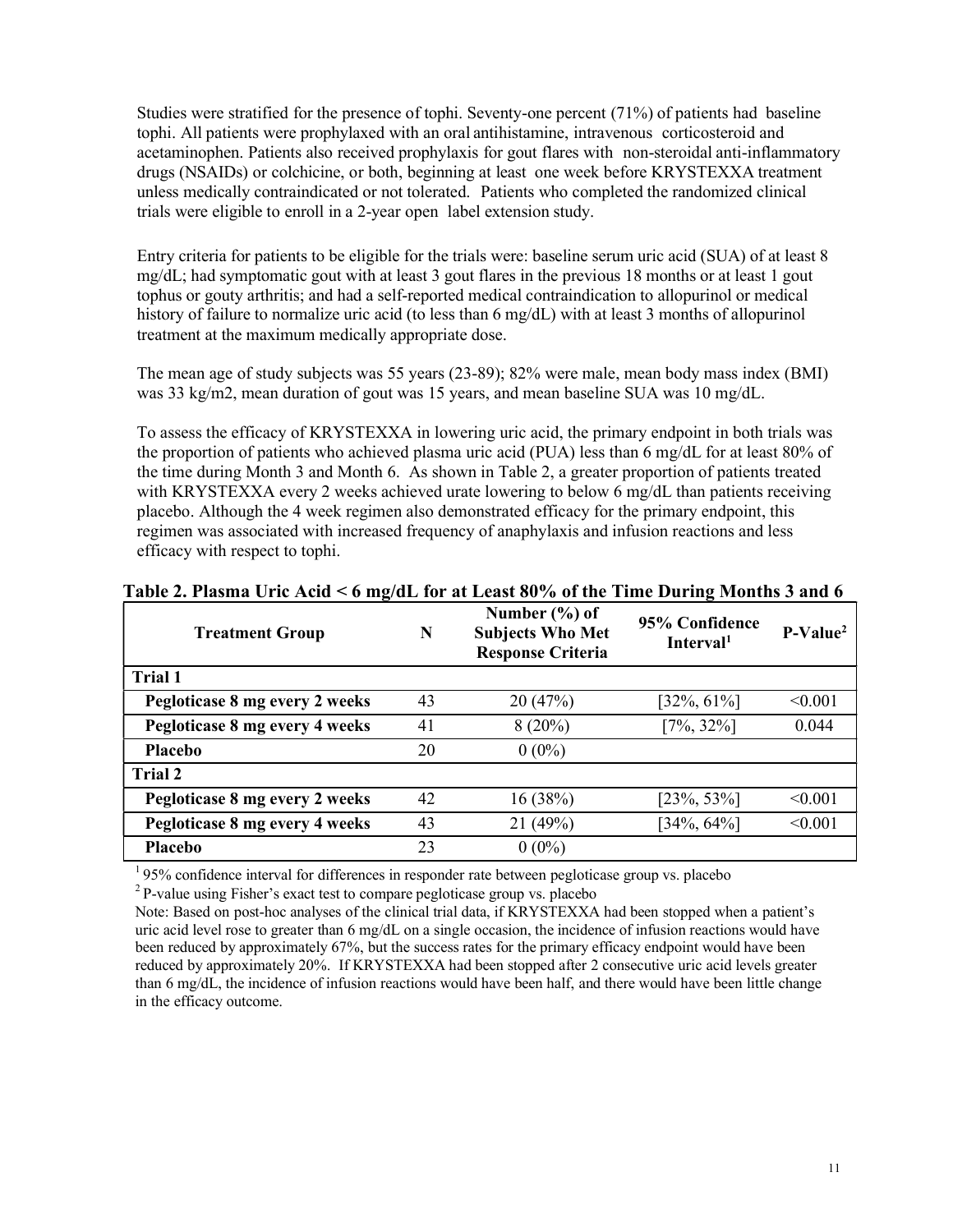The effect of treatment on tophi was a secondary efficacy endpoint and was assessed using standardized digital photography, image analysis, and a Central Reader blinded to treatment assignment. Approximately 70% of patients had tophi at baseline. A pooled analysis of data from Trial 1 and Trial 2 was performed as pre-specified in the protocols. At Month 6, the percentage of patients who achieved a complete response (defined as 100% resolution of at least one target tophus, no new tophi appear and no single tophus showing progression) was 45%, 26%, and 8%, with KRYSTEXXA 8 mg every 2 weeks, KRYSTEXXA 8 mg every 4 weeks, and placebo, respectively. The difference between KRYSTEXXA and placebo was statistically significant for the every 2 week dosing regimen, but not for the every 4 week dosing regimen.

## 16 HOW SUPPLIED/STORAGE AND HANDLING

### How Supplied

KRYSTEXXA is supplied as a clear, colorless, sterile solution in phosphate buffered saline intended for intravenous infusion after dilution. KRYSTEXXA is supplied in a single-dose 2 mL glass vial with a Teflon® coated (latex-free) rubber injection stopper to deliver KRYSTEXXA as 8 mg of uricase protein in 1 mL volume.

### Storage and Handling

Before the preparation for use, KRYSTEXXA must be stored in the carton and maintained at all times under refrigeration between  $2^{\circ}$  to  $8^{\circ}C$  (36° to 46°F). Protect from light. Do not shake or freeze.

Do not use beyond the expiration date stamped.

NDC# 75987-080-10